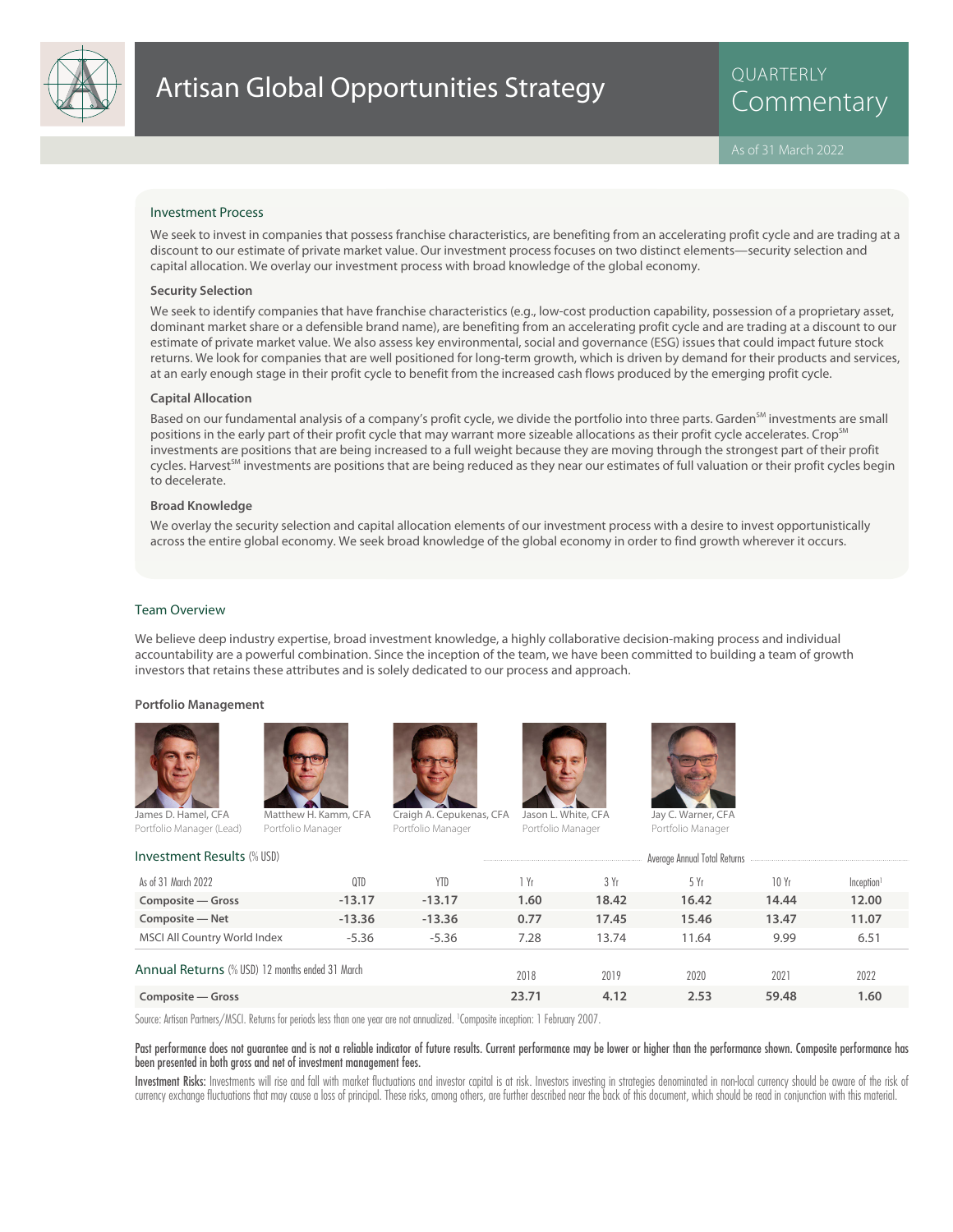

# Quarterly Commentary Artisan Global Opportunities Strategy As of 31 March 2022

# Investing Environment

The MSCI AC World Index notched a 4.6% quarterly decline in response to the event-filled start to 2022. With inflation readings elevated, the Fed pointing to policy tightening ahead and the outbreak of war between Russia and Ukraine, many market participants positioned for higher interest rates. Companies whose valuations are dependent on profits further into the future (growth companies) underperformed with Internet, information technology and health care innovation among the weakest sectors. Energy stocks moved sharply higher along with spiking commodity prices, while more defensive sectors such as utilities, big pharma and consumer staples outperformed as investors hedged their bets regarding the future direction of global GDP growth.

The late February outbreak of war between Ukraine and Russia is giving the post-Cold War order its greatest test. The US, Europe, Australia and Japan, among other countries, levied varying degrees of sanctions against Russia's economy—blocking Russian banks' access to the SWIFT international payment system, restricting aircraft travel, stymying transactions with the Russian central bank and targeting Russian oligarchs through travel bans and asset freezes, among many others. Not only have the war and these sanctions impacted Russia's equity market directly (iShares MSCI Russia ETF declined over 80% in Q1), but they have also had reverberating effects across the global economy—further stressing global supply chains and contributing to a 39% rise in Brent crude oil's price in Q1.

Energy independence has come to the forefront, particularly in Europe where the continent derives 40% of gas, 27% of oil and 46% of coal from Russia. On March 8, the European Commission outlined structural changes to the European Union's energy strategy and its current and long-term decoupling from Russian energy imports. One solution is a step up in renewable energy development, evidenced by Germany recently increasing installation ambitions for wind (5X by 2027) and solar (4X by 2028).

Inflation readings in the US remain elevated, and the Federal Open Market Committee (FOMC) kicked off what the market believes will be a rate hike cycle. Consumer Price Index accelerated to 8.5% YoY in March, the largest increase since the early 1980s. The FOMC's 25bps rate hike in March is the first since 2018, and the market expects 175bps of increases by year end. Rising prices in energy (oil and gasoline), used cars and trucks, electricity and food were all contributors to YOY inflation in March.

Meanwhile, the rising cost of basic goods is weighing on US consumers' purchasing power (household spending makes up approximately 70% of GDP). In addition to the inflation drivers mentioned above, other notable indicators include a declining personal savings rate (falling from its pandemic peak of  $\sim$ 34% to  $\sim$ 6%) as well as rapidly rising mortgage rates and home prices. The recent 158bps spike in 30-year mortgages over the past 90 days, to 4.95%, is

the fastest rise since the early 1990s, and home prices have climbed ~10% and ~19% in each of the last two years.

#### Performance Discussion

Among our bottom Q1 contributors were Techtronic, Aptiv, Shopify, Ericsson and Netflix. We continue to believe Techtronic will benefit from consumers increasingly adopting outdoor battery-powered equipment in the periods ahead—approximately 90% of this market is gas powered today, and the company is launching over 80 new products this year. Meanwhile, the company's forethought to build inventory throughout 2021 should enable it to meet consumer demand this year. Longer term, we believe this high-quality management team is well-positioned to continue capitalizing on the rising popularity of cordless tools by leveraging a network effect to lock in new and existing users within its lithium-ion battery ecosystem. We used Q1's share weakness to add to our position.

Aptiv is a leading provider of safety, infotainment and electronic control components to the automotive market. Macro headwinds have weighed on industry growth and the company's margins in recent years—component shortages, commodity inflation and supply chain disruptions. The latter two have been intensified in 2022 by the outbreak of war in Ukraine and China's COVID-19 lockdowns. We have pared our exposure given these near-term profit cycle headwinds. Longer term, we believe the company is well-positioned to benefit from several strong secular industry trends—shift from internal combustion engine to electric vehicles, autonomous driving, increased computing intensity in vehicles.

Shopify is a Canada-based e-commerce platform helping entrepreneurs, small businesses and enterprises create online storefronts and manage their businesses across multiple sales channels. Our thesis has been predicated on our belief there is still a long runway for commerce to move online, and Shopify is wellpositioned to win share of this market. The company has created an ecosystem of products (payment processing, financing, shipping, customer engagement tools, etc.), partners, sales channels and over 6,000 apps to help its merchants sell online and establish direct relationships with customers. Investors have recently become concerned Shopify's business model is going from a highly scalable software/payments business to one that will eventually include a capital- and labor-intensive warehouse business given an upcoming round of investments. We have witnessed other companies build out fulfillment capabilities profitability, and Shopify, by virtue of it being the second-largest e-commerce vendor in North America, is now expanding into the warehouse business given its customer base wants to deepen its relationship with the company. There are several reasons why we believe this is the right move for the company to make: Shopify is making these investments from a position of strength, the company is only focused on providing fulfillment center capability to a small percentage of its top customers (a more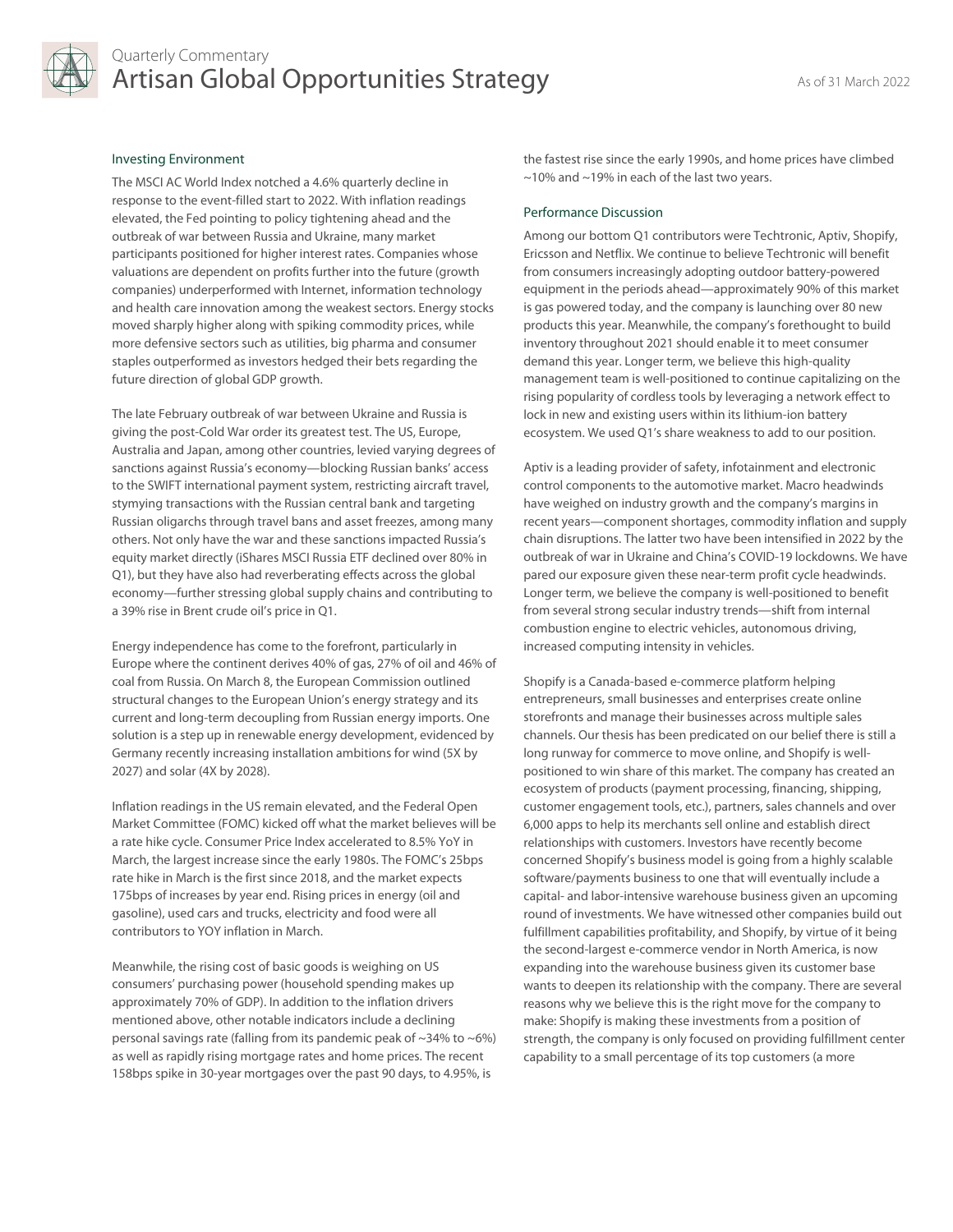expansive warehouse investment cycle seems unlikely at this juncture) and the management team has historically been a good steward of capital. We are confident the company will emerge on the other side of these investments better positioned.

Ericsson is the second-largest vendor of wireless infrastructure equipment in the world. Shares came under pressure in Q1 when the International Consortium of Investigative Journalists brought to light an Ericsson internal investigation primarily related to its business in Iraq from 2011-2019. The key concern is the company's confession it might have paid ISIS for use of alternative transportation routes to circumvent Iraqi customs to transport equipment. Shortly thereafter, the US Department of Justice notified Ericsson it was in violation of a related deferred prosecution agreement (DPA) from 2019, citing insufficient disclosure related to Iraq and prompting further investigation.

The DPA breach is disappointing, though our work suggests the company has had a positive direction of travel and the stock's risk/reward from these levels is appealing. It is unlikely additional employee conduct issues will be uncovered in this new investigation, and we anticipate a resolution over the coming months. An extension to the 2019 monitorship agreement and another DOJ fine substantially less than the \$1bn paid in 2019—both seem likely. From a governance standpoint, the company has meaningfully stepped up its compliance and ethics efforts since the 2019 DPA. Several programs and initiatives have been put in place: a code of business ethics, an assessment process to identify and manage compliance risks and evaluate the effectiveness of the Ethics and Compliance program, an allegation case management system to enhance analytics of compliance-related incidents, and a reporting and case management tool for employees to convey potential compliancerelated issues, among others. In addition, the company recently appointed a new Chief Legal Officer. These changes seem to be prompting employees to speak up and report incidents more frequently, evidenced by a >10% increase in reported compliance concerns in 2021.

We believe the stock selloff in Q1 significantly overestimates the potential financial impact and discounts the strength of the company's profit cycle. Ericsson is rolling out 5G and gaining share in Europe, North America and Asia, and shares are trading at an attractive discount to our PMV estimate. From an ESG standpoint, we believe the company has taken the appropriate steps in the area of compliance since 2019.

Netflix is the world's largest subscription video on-demand service. When we began our investment campaign in mid-2020, we saw significant runway for domestic and international user growth as streaming services replace linear TV (over 800 million pay TV households globally excluding China). We believed Netflix's breadth and quality of content gave it a competitive advantage and pricing power. Earlier this year, the company provided 2022 net subscriber guidance well below our expectations and indicated a ramp up in new content spend at a time we expected it to wane. We mistakenly held on to our position given our longer term conviction in the meaningful opportunity to capture share of the linear TV market.

Last week's Q1 earnings report from the company has prompted us to reevaluate our investment campaign given intermediate- to longterm uncertainty. The path to net user growth is now unclear, and we believe it requires changes to the company's business model (both of which were not as abundantly clear in January). This includes cutting down on password sharing by potentially charging a higher price to share the service across households and offering a lower priced adsupported tier—a lever the company has never had to pull and historically denied the need for.

Among our top Q1 contributors were London Stock Exchange, UBS Group and AstraZeneca. London Stock Exchange is an international market infrastructure and capital markets business. The company acquired Refinitiv, Thomson Reuters' former financial and risk business, in early 2021. After some initial investment spending last year, we expect the cost and revenue synergies from this deal to accelerate over the next couple of years, driving a compelling profit cycle in the periods ahead.

UBS is a Swiss multinational investment bank and the largest wealth manager in the world. The company recently reported a solid first full year of earnings under its new CEO. Looking ahead, UBS has multiple profit cycle tailwinds it can benefit from—cost savings via operational improvements, cross-selling and breaking into higher wealth bands. We took advantage of the stock's meaningful selloff in March to add to our position. Meanwhile, the company has limited exposure to Russia and Ukraine.

The relative safety of a large pharmaceutical company such as AstraZeneca was an attractive place for investors to hide out as the macro environment became increasingly uncertain in Q1. From a profit cycle perspective, we believe there is strong visibility into high single/low double digit top-line growth and margin expansion for AstraZeneca over the next several years given a strong new product pipeline and limited patent expirations. Furthermore, we are attracted to the company's solid balance sheet and attractive discount to our PMV estimate.

# Portfolio Activity

We initiated new positions in Progressive, Novo Nordisk, Tesla and Chipotle Mexican Grill during Q1. Progressive is a leading property and casualty insurance company in the US. The company's data and operational advantages position it well to gain profitable share of the personal and commercial auto and homeowners insurance markets. We anticipate these advantages to come to the forefront once again as the industry continues to work through rising costs via a hardening market. We initiated a Garden<sup>SM</sup> position at an attractive discount to our PMV estimate.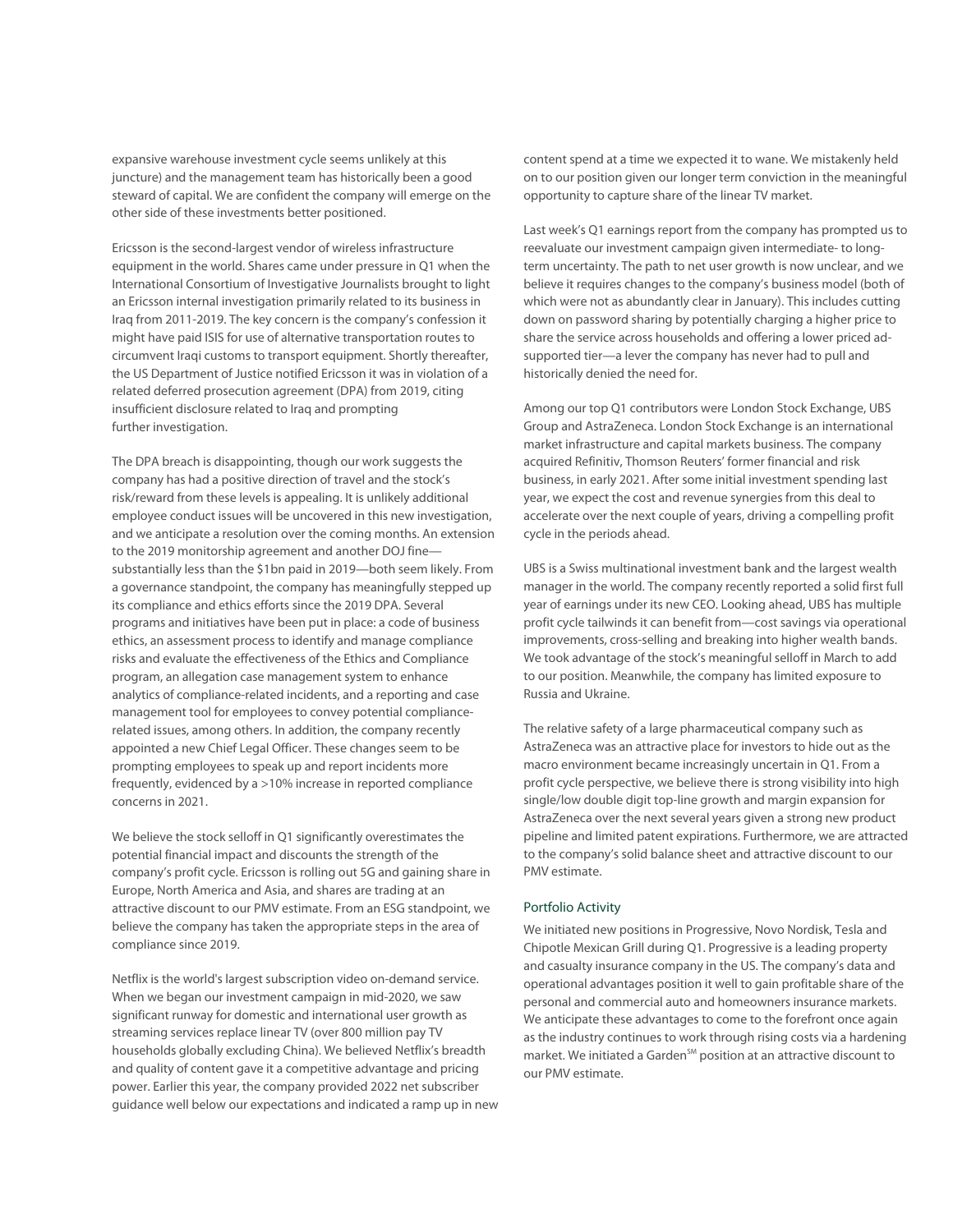Novo is the global leader in insulin production and diabetes treatment. We believe the company's drugs for treating diabetes decreasing blood sugar and weight—have a solid profit cycle runway ahead. However, our core investment thesis is centered around the company's Wegovy drug. Wegovy is an injectable prescription medication serving as a potentially safer alternative to bariatric surgery. Wegovy is commercially approved and has the potential to capture meaningful share of an estimated \$10 billion market.

Tesla is the leading designer, manufacturer and seller of electric vehicles (EVs). We initiated a Garden<sup>SM</sup> position amid the meaningful share price selloff during Q1. The company has a commanding 20% global market share with structurally higher margins than its competitors due to simpler design, fewer models, more automation and vertical integration. Recent Gigafactories openings in Berlin and Austin should double the company's manufacturing capacity relative to where it was just 12 months ago. As an early mover in EVs, we believe the company is well-positioned to benefit from an economic and regulatory incentivized penetration ramp—which is still in the very early stages—over the next several years.

Chipotle Mexican Grill owns and operates fast-casual restaurants. The company's food is prepared onsite in a transparent, made-to-order and efficient retail format, generating impressive sales productivity and attractive store-level margins. The company is led by a seasoned management team that has rolled out value-creating strategies, including its investment in secondary "digital make lines" to boost instore production capacity, which allow Chipotle to effectively fulfill growing demand from digital and delivery channels. This strategy has enabled the new, higher returning Chipotlane drive-thru format to emerge without compromising its core in-store customer experience. Combined with menu innovation and enhanced marketing initiatives, we believe this premier restaurant concept is poised to realize improving unit economics and returns on capital, which should lead to a doubling of its store base over time. While food inflation poses a potential headwind, we believe the company can pass along higher input costs to customers with quite modest price increases.

We ended our investment campaigns in Uber, Dexcom and Spotify during Q1. Shares of Uber have had a rough ride over the course of our investment campaign. The company's recovery from the pandemic, while trending in the right direction, has been noisy. The ride-hailing business has been in various stages of recovery as vaccination rollouts and COVID outbreaks have varied across the company's global markets. In addition, it has had to work through a driver shortage in the US, weighing on margins given the need to provide extra incentives to lure new workers. More recently, the potential for further inflationary headwinds (wages, gas prices) has given us some pause. Given these concerns and more attractive profit cycle opportunities in our pipeline, we exited our position.

Dexcom is the leader in continuous glucose-monitoring systems. We believe it is well-positioned to continue penetrating the Type 1 diabetes market and drive adoption in the much larger Type 2

diabetes market, where data supporting the clinical and economic case for CGM sensors is building. The launch of its G7 product this year—60% smaller than G6, fully disposable, interoperable with a variety of insulin delivery technologies—should enable the company to gain further share of non-insulin dependent Type 2 diabetes and gestational diabetes patients. That said, shares have approached our PMV estimate, and we ended our investment campaign during Q1 in favor of other opportunities.

Our brief Spotify Garden<sup>SM</sup> campaign ended in Q1 after the company unexpectedly announced its intention to step up investments in 2022. The company is building out new creator and advertising products to drive higher long-term gross margin potential. Margins are expected to be flat in 2022 after expanding in 2021 via more profitable podcast advertising revenue and value-added services for creators. While these investments may be the right decision for the business, they run counter to our belief Spotify was on the cusp of realizing its margin expansion objectives. Thus, we exited our position in favor of more attractive opportunities.

In addition to our UBS and Techtronic adds, we also added to NextEra Energy and ON Semiconductor during Q1. NextEra is an electric power and energy infrastructure company. We believe the company's NextEra Energy Resources (NEER) segment will be one of the leading providers of sustainable power generation for the US utilities sector as it transitions toward a more environmentally friendly and sustainable power-generation fleet over the coming decades. NEER is the thirdlargest investor in US infrastructure and expects to expand its renewable power generation capacity meaningfully over the coming years. The company's growth profile is supported by a large project backlog, long-term contracts with utilities counterparties, a solid execution track record and access to low-cost capital. With utilities one of the largest carbon-emitting sectors, NEER's mostly carbon free power generation capability will not only provide a cheaper source of power, but it will also play a pivotal role in helping customers meet their sustainability targets. Given these secular tailwinds, an attractive valuation and the relative weakness in the quarter, we added to our position.

ON Semiconductor is a global supplier of advanced semiconductors for sophisticated electronics applications within the automotive, industrial, communications, consumer and computing end-product markets. The company operates across three segments: power solutions, advanced solutions and intelligent sensing. A new management team, which took over toward the end of 2020, is working to turn the company around by rightsizing its manufacturing footprint, exiting more commoditized products and investing in several compelling growth opportunities. When the dust has settled, we expect the portfolio to be more focused on the auto and industrial segments. As auto OEMs incorporate more automated safety technology and car fleets transition from internal combustion engines to battery electric vehicles, ON's image sensors for cars and silicon carbide inverters—which extend EV battery efficiency—will be in high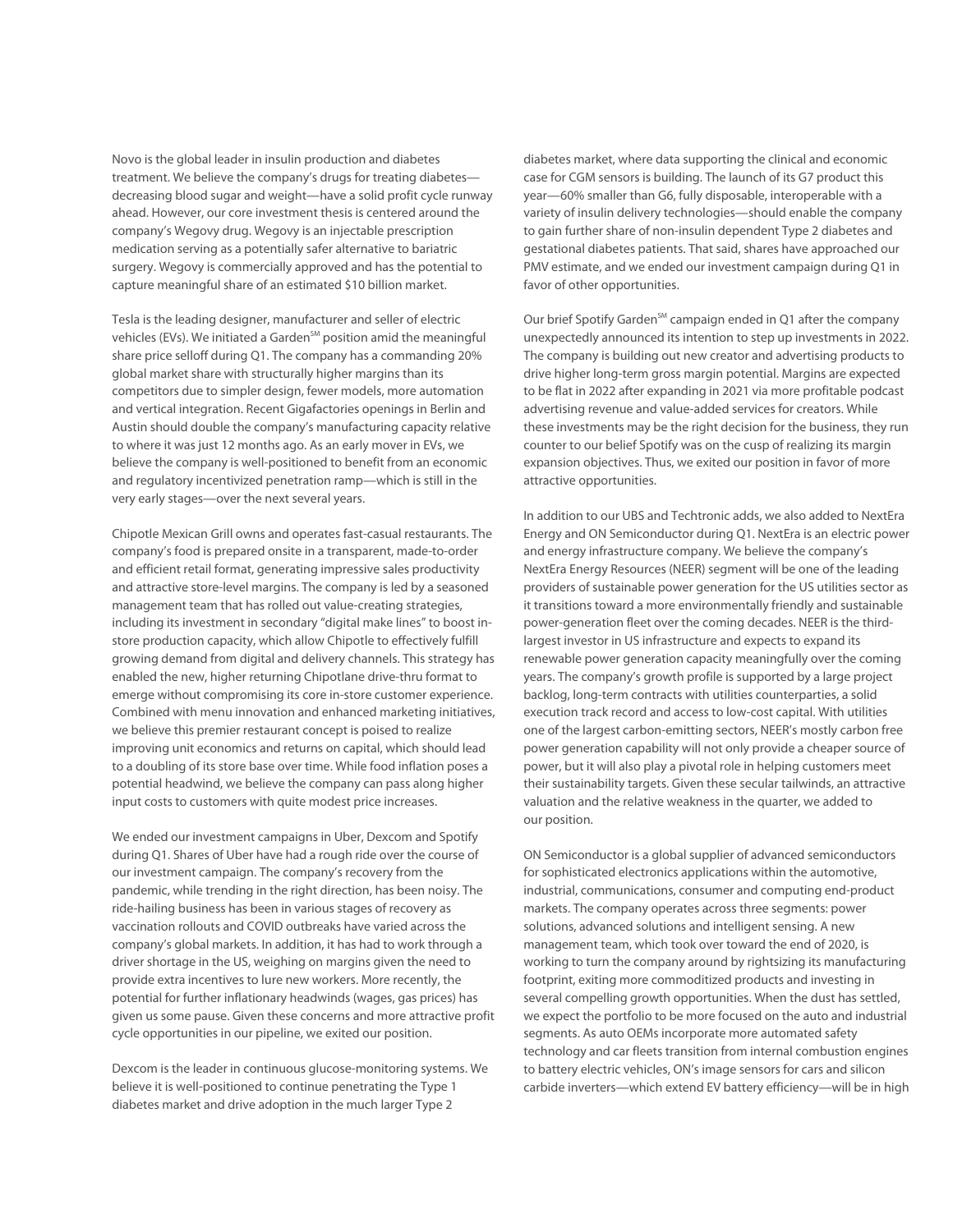demand. Management's efforts are already bearing fruit as the company recently reported its gross margins rose 1,080bps YoY, prompting it to raise its long-term gross margin target to 49% (from 45%). We brought the company into the Crop<sup>SM</sup> given an attractive valuation and our growing confidence around ON's profit cycle potential.

In addition to Aptiv, we trimmed our Lowe's position during Q1. Lowe's is a leading US homebuilding and repair supplier. While our longer term turnaround thesis for Lowe's remains intact—improve the in-store experience, upgrade technology—home affordability has quickly come under pressure so far this year with a 156bps spike in 30-year mortgage rates to 4.67%, the fastest rise since the early 1990s (as of 31 March). As of this writing, these same mortgage rates have risen another ~50bps in the month of April. Given the risk this move and additional moves higher could weigh on consumers' purchasing power for more discretionary items such as those offered at Lowe's, we pared our exposure during the quarter.

## Our ESG Journey

We are proud to share our second annual sustainability report was recently published to our website. 2021 marked the third year of our team's ESG journey, and knowledge development and engagement were two key initiatives we discuss in detail in this year's report. Furthermore, we made a concerted effort to provide more insight into how we thought about and engaged with our holdings on three key issues we believe are important to our clients and society: modern slavery within the global supply chain, diversity, equity and inclusion, and environmental sustainability.

We generally use these letters to provide ESG commentary and case studies related to portfolio holdings. This quarter, we thought it might be informative to illustrate how our ESG framework can occasionally lead us to not invest in otherwise interesting new ideas. Our team recently evaluated a US drug distributor whose share price is not only trading at an attractive valuation but also has an early profit cycle underway. The company is using relatively low-growth cash flows from its core distribution franchise to fund several newer health care services businesses with strong growth prospects.

A key component of our ESG integration framework is to conduct an Issues that Matter Assessment (ITMA) as part of our research into new investment ideas. In this case, our ITMA was dominated by the company's (along with its peers') historical involvement in the nation's opioid abuse crisis. As analysts, we tend to initially think about this risk through a financial lens. In fact, as we were doing our research, the distributors finalized a (sizeable) monetary settlement with state attorneys general. We felt comfortable the monetary impact of this crisis was knowable and factored it into our PMV assessment. However, our primary focus in assessing this risk from an ESG standpoint was to ensure the company has learned from its missteps, to see evidence it has made the necessary changes (to processes, personnel and culture) and to avoid similar crises in the future. While

they have taken some important steps—growing its compliance department, creating a freestanding compliance board committee and separating the roles of chief legal and chief compliance officers our interaction with the company did not adequately satisfy our concerns. Leadership changes at the board and executive level were not as widespread as we might have expected, and we didn't observe a strong sense of internal reflection and/or acknowledgement on the company's part that it bears some responsibility for such a tragic public health disaster. While we weren't looking for "perfect" answers to our questions, we wanted assurance the company's culture was evolving for the better.

To be clear, our decision not to invest based on ESG concerns may be proven wrong—assessing corporate culture dynamics from the outside is an imperfect science to be sure, and the opioid crisis will most likely prove to be a "100-year flood" for the pharmaceutical supply chain. However, our long history following US health care services companies has taught us there are frequent tensions between optimizing profits and serving patients and taxpayers. These issues often appear as grey areas—hence, our interest in assessing how this company's cultural instincts would direct them in future grey-area decisions. Left with insufficient confidence in how these decisions would be made, we concluded our work and moved on to other new idea research.

# Perspective

In recent quarters—and particularly in early 2022—the market has been reacting to some disruptive macroeconomic forces. Inflation has reached levels not seen in decades, as pandemic-driven supply chain and labor constraints have left businesses struggling to keep up with pent-up consumer demand. These supply challenges have sadly been further exacerbated by Russia's invasion of Ukraine. The Fed (along with many of its global counterparts) has understandably begun to tighten the money supply to counter these inflationary pressures, leading to a sharp move up in interest rates.

While earnings results for many of our Crop<sup>SM</sup> holdings remain solid (either because they're not overly sensitive to the broader economy or because they have sufficient pricing power to offset rising costs), recent stock performance has been poor due to multiple compression, as investors have repositioned away from more highly valued secular growth stocks toward cheaper securities, especially those benefiting from rising commodity prices and those with recession-resistant characteristics. Essentially, as the cost of capital has risen, investors are putting greater weight on today's profits and less on how much a business can potentially earn five years from now.

It's reasonable to think some of these macro dynamics could represent a new ongoing reality. For several decades, stocks have enjoyed secularly declining interest rates while the globalization of the world economy has helped corporate margins expand. Today, interest rates are rising, and "de-globalization" has become a popular buzzword as businesses struggle to adapt to increasing levels of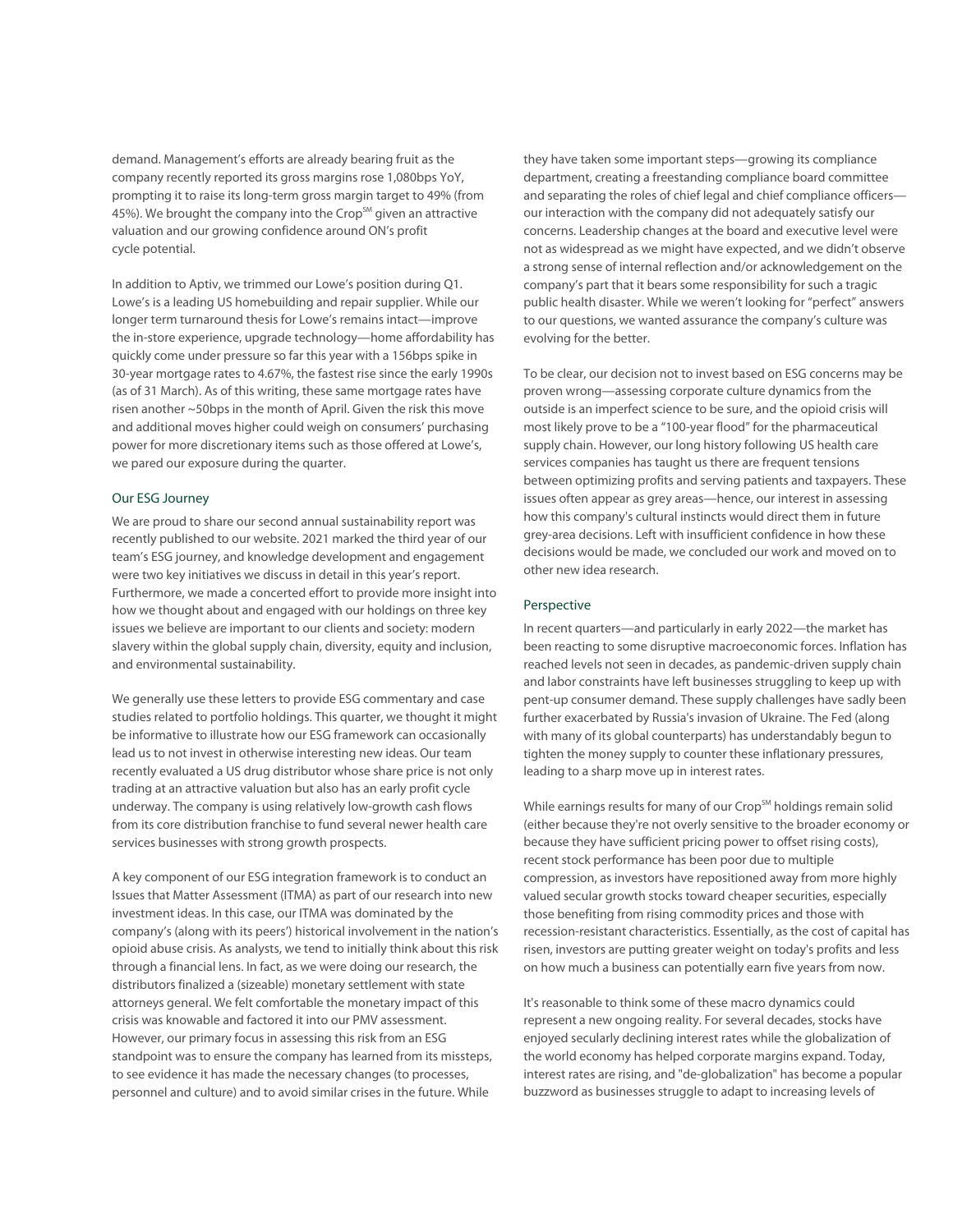supply chain friction (trade restrictions, shipping bottlenecks, commodity shortages). While the intensity of some of these recent trends may moderate (for example, there remain good arguments why interest rates can rise, but not extraordinarily), we would not be surprised to see lower portfolio returns for a period of time relative to the 15% annualized net return achieved over the past five years.

That said, and with a difficult start to 2022 fresh in our minds, we still see the ability to outperform the market over reasonable periods of time. In the short term, we face a challenging environment for our process, as markets rapidly reposition away from high-quality secular growth stocks toward lower multiple securities. While commoditysensitive stocks as well as perceived defensive industries such as utilities, consumer staples and big pharma have relative momentum in this market, we think it's getting a bit late for investors to reposition into those areas. For one, commodity price-driven profit cycles tend to be derailed as economic activity slows (a likely consequence of today's macro forces). While more staple-like businesses tend to resist such slowdowns, after their recent outperformance, we consider their valuations stretched relative to profit growth that does not seem to be accelerating. Meanwhile, secular growth stock valuations have come down noticeably on both absolute and relative terms. As profit cycle trends in our larger Crop<sup>SM</sup> holdings remain solid, we foresee a day when these securities will be viewed as increasingly attractive as higher interest rates and global trade disruption take their likely toll on GDP growth.

Our team has experienced similar periods of short-term headwinds in the past, and by consistently following our process we have rebounded to deliver outperformance over full market cycles. As is always the case during periods of volatility, we have been opportunistically adding to several of our highest conviction holdings, including those mentioned earlier in this letter (UBS, Techtronic, ON Semiconductor, NextEra) while also introducing several attractive franchises such as Progressive, Novo Nordisk, Tesla and Chipotle Mexican Grill into the Garden $^{5M}$ . As always, we consider our longer time horizon (made possible by the trust and patience of our clients) to be one of our team's most important assets.

ARTISAN CANVAS Timely insights and updates from our investment teams and firm leadership Visit www.artisancanvas.com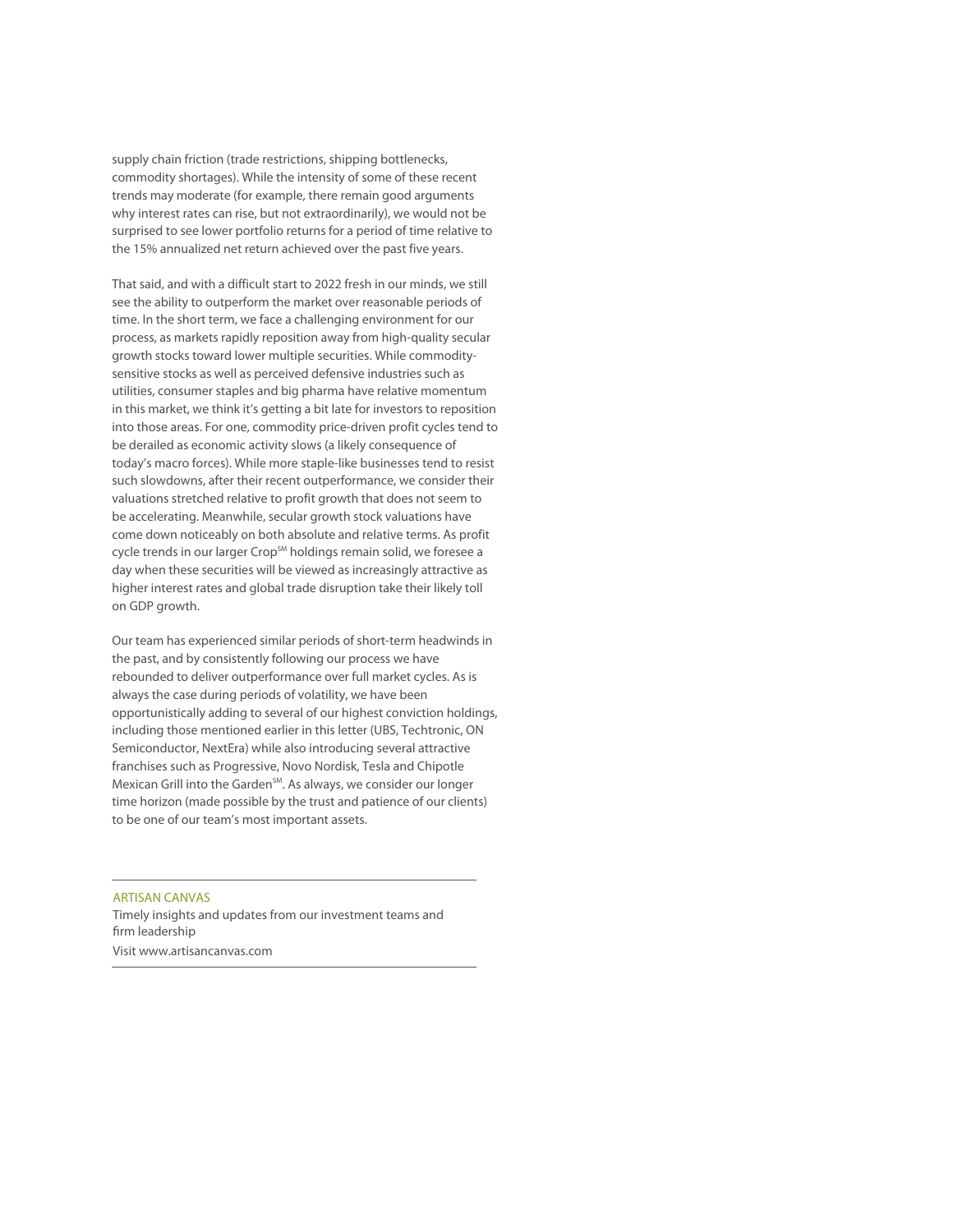# **For more information:** Visit www.artisanpartners.com

Investment Risks: International investments involve special risks, including currency fluctuation, lower liquidity, different accounting methods and economic and political systems, and higher transaction costs. These risks are greater in emerging markets. Securities of small- and medium-sized companies tend to have a shorter history of operations, be more volatile and less liquid and may have underperformed securities of large companies during some periods. Growth securities may underperform other asset types during a given period. These risks, among others, are further described in Artisan Partners Form ADV, which is available upon request.

Unless otherwise indicated, the Artisan Strateav characteristics relate to that of an investment composite or a representative account mangaed within a composite. It is intended to provide a general illustration of the inv considerations used by Artisan Partners in managing that strategy. Individual accounts may differ, at times significantly, from the reference data shown due to varying account restrictions, fees and expenses, and since-inc among others. Where applicable, this information is supplemental to, and not to be construed with, a current or prospective client's investment account information. References to individual security performance relate to a in the composite. Individual holding periods may differ.

Securities referenced may not be representative of all portfolio holdings. Securities of the same issuer are aggregated to determine a holding's portfolio weight. Portfolio statistics calculations exclude outlier data and applicable attributes, such as private securities. Artisan Partners may substitute information from a related security if unavailable for a particular security. This material is as of the date indicated and is subject to c not sum due to rounding.

Attribution is used to evaluate the investment management decisions which affected the portfolio's performance when compared to a benchmark index. Attribution is not exact, but should be considered an approximation of the contribution of each of the factors considered.

Net-of-fees composite returns were calculated using the highest model investment advisory fees applicable to portfolios within the composite. Fees may be higher for certain pooled vehicles and the composite may include acc performance based fees. All performance results are net of commissions and transaction costs, and have been presented gross and net of investment advisory fees. Dividend income is recorded net of foreign withholding taxes or as soon after the ex-dividend date as the information becomes available to Artisan Partners. Interest income is recorded on the accrual basis. Performance results for the Index include reinvested dividends and are prese withholding taxes but, unlike the portfolio's returns, do not reflect the payment of sales commissions or other expenses incurred in the purchase or sale of the securities included in the indices.

MSCI All Country World Index measures the performance of developed and emerging markets. The index(es) are unmanaged; include net reinvested dividends; do not reflect fees or expenses; and are not available for direct inve

Artisan Partners is not affiliated with iShares, and this commentary is not an offering of any products or services other than those offered by Artisan Partners.

MSCI makes no express or implied warranties or representations and shall have no liability whatsoever with respect to any MSCI data contained herein. The MSCI data may not be further redistributed or used to create indices products. This report is not approved or produced by MSCI.

The Global Industry Classification Standard (GICS®) is the exclusive intellectual property of MSCI Inc. (MSCI) and Standard & Poor's Financial Services, LLC (S&P). Neither MSCI, S&P, their affiliates, nor any of their thir Parties") makes any representations or warranties, express or implied, with respect to GICS or the results to be obtained by the use thereof, and expressly disclaim all warranties, including warranties of accuracy, complet and fitness for a particular purpose. The GICS Parties shall not have any liability for any direct, indirect, special, punitive, consequential or any other damages (including lost profits) even if notified of such damages.

This summary represents the views of the portfolio manager as of 31 Mar 2022. Those views and portfolio holdings are subject to change and Artisan Partners disclaims any obligation to advise investors of such changes. The portfolio holdings does not constitute a recommendation of any individual security. For a complete list of holdings by contribution to the strategy, refer to the Contributors to Return chart.

Portfolio statistics are obtained from various data sources and intended to provide a general view of the portfolio, or Index, at a point in time. Artisan Partners excludes outliers when calculating portfolio characteristi related security to calculate statistics if information is unavailable for a particular security. Private Market Value is an estimate of the value of a company if divisions were each independent and established their own m on Capital (ROC) is a measure of how effectively a company uses the money (borrowed or owned) invested in its operations.

Our capital allocation process is designed to build position size according to our conviction. Portfolio holdings develop through three stages: Garden<sup>SM</sup>, Crop<sup>SM</sup> and Harvest<sup>SM</sup>. Garden<sup>SM</sup> investments are situations wh there is not clear evidence that the profit cycle has taken hold, so positions are small. Crop<sup>sm</sup> investments are holdings where we have gained conviction in the company's profit cycle, so positions are larger. Harvest<sup>sm</sup> that have exceeded our estimate of intrinsic value or holdings where there is a deceleration in the company's profit cycle. Harvest™ investments are generally being reduced or sold from the portfolios.

This material is provided for informational purposes without regard to your particular investment needs and shall not be construed as investment or tax advice on which you may rely for your investment decisions. Investors financial and tax adviser before making investments in order to determine the appropriateness of any investment product discussed herein. In no event shall Artisan Partners have any liability for direct, indirect, special, consequential (including, without limitation, lost profits) losses or any other damages resulting from the use of this material.

Artisan Partners Limited Partnership (APLP) is an investment adviser registered with the U.S. Securities and Exchange Commission (SEC). Artisan Partners UK LLP (APUK) is authorized and regulated by the Financial Conduct Au registered investment adviser with the SEC. APEL Financial Distribution Services Limited (AP Europe) is authorized and regulated by the Central Bank of Ireland. APLP, APUK and AP Europe are collectively, with their parent referred to as Artisan Partners herein. Artisan Partners is not registered, authorised or eligible for an exemption from registration in all jurisdictions. Therefore, services described herein may not be available in certa does not constitute an offer or solicitation where such actions are not authorised or lawful, and in some cases may only be provided at the initiative of the prospect. Further limitations on the availability of products or may be imposed.

This material is only intended for investors which meet qualifications as institutional investors as defined in the applicable jurisdiction where this material is received, which includes only Professional Clients or Eligi the Markets in Financial Instruments Directive (MiFID) where this material is issued by APUK or AP Europe. This material is not for use by retail investors and may not be reproduced or distributed without Artisan Partners'

In the United Kingdom, issued by APUK, 25 St. James's St., Floor 3, London SW1A 1HA, registered in England and Wales (LLP No. OC351201). Registered office: Reading Bridge House, Floor 4, George St., Reading, Berkshire RG1 Ireland, issued by AP Europe, Fitzwilliam Hall, Fitzwilliam Pl, Ste. 202, Dublin 2, D02 T292. Registered office: 70 Sir John Rogerson's Quay, Dublin 2, D02 R296 (Company No. 637966).

Australia: This material is directed at wholesale clients only and is not intended for, or to be relied upon by, private individuals or retail investors. Artisan Partnes Australia Pty Ltd is a representative of APLP (ARBN (ARBN 603 522 649). APLP and APUK are respectively regulated under US and UK laws which differ from Australian laws and are exempt from the requirement to hold an Australian financial services license under the Australian Act 2001 in respect to financial services provided in Australia.

Canada: This material is distributed in Canada by APLP and/or Artisan Partners Distributors LLC, which conduct activities in Canada under exemptions from the dealer, portfolio manager and investment fund manager registrati applicable Canadian securities laws. This material does not constitute an offer of services in circumstances where such exemptions are not available. APLP advisory services are available only to investors that quality as " applicable Canadian securities laws.

© 2022 Artisan Partners. All rights reserved.

For Institutional Investors – Not for Onward Distribution